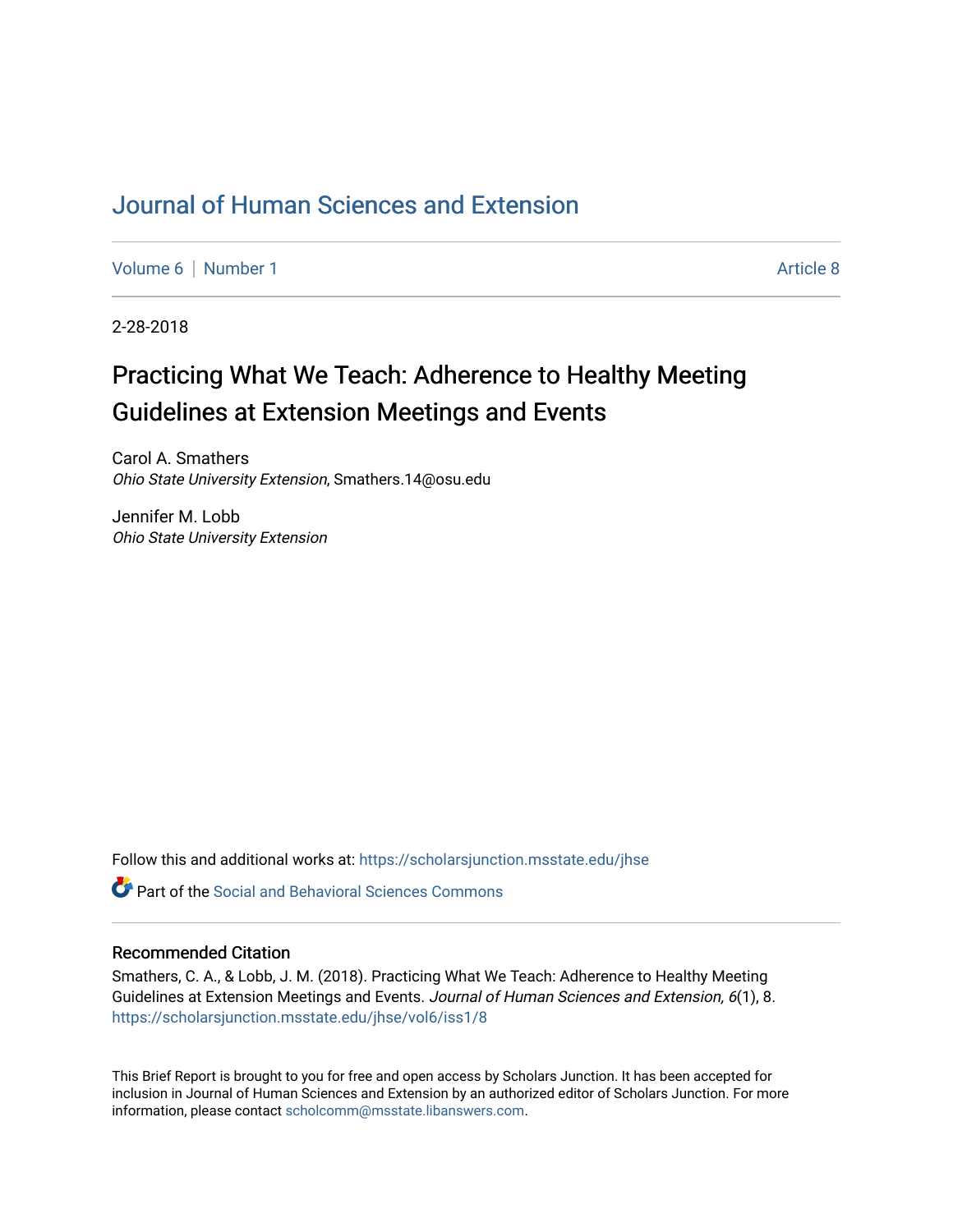## **Practicing What We Teach: Adherence to Healthy Meeting Guidelines at Extension Meetings and Events**

**Carol A. Smathers Jennifer M. Lobb**

*Ohio State University Extension*

*Cooperative Extension promotes healthy behaviors, including nutritious eating and physical activity. Research-based healthy meeting guidelines pertaining to foods and beverages served at Extension-sponsored events have been adopted in some states. The extent of adherence to Healthy Eating at Meetings guidelines was assessed by observing foods and beverages served at Extension-sponsored events across one state. Over a four-month period, 69 events involving foods and/or beverages were observed, including 33 events on a state university's campus and 46 events across 36 counties. Observed events included meetings, workshops and conferences for faculty and staff, agricultural trainings and field days for the public, 4-H camps and special activities for youth and their families, and county and state fair events. Photos and menus of the foods and beverages served were assessed using a seven-item scorecard based on the Healthy Eating at Meetings guidelines. The average score for adherence to the guidelines was 57%, with a range of 10%-93%. Results suggest that adopting healthy meeting guidelines may not be enough to ensure that nutritious foods are served and that healthy eating is modeled at Extension-sponsored events. This study indicates that further research to explore Extension professionals' knowledge of and attitudes toward healthy meeting guidelines is needed.*

*Keywords:* healthy meeting guidelines, health promotion, role modeling, leadership, workplace wellness

#### **Background**

Diet-related diseases continue to endanger population health and create significant medical costs. Obesity prevalence in the U.S. remains high, with more than one-third (36%) of adults being obese and another third are overweight (Ogden, Carroll, Fryar, & Flegal, 2015). Leading causes of preventable death, including heart disease, stroke, type 2 diabetes, and certain types of cancer, are related to diet and obesity (Centers for Disease Control and Prevention, 2015). The U.S. annually spends an estimated \$147 billion on medical costs related to obesity, and approximately 20%-30% of employers' annual health-care costs are spent on employees with modifiable risk factors, including poor diets and obesity (Goetzel et al., 2012).

Direct correspondence to Carol A. Smathers at Smathers.14@osu.edu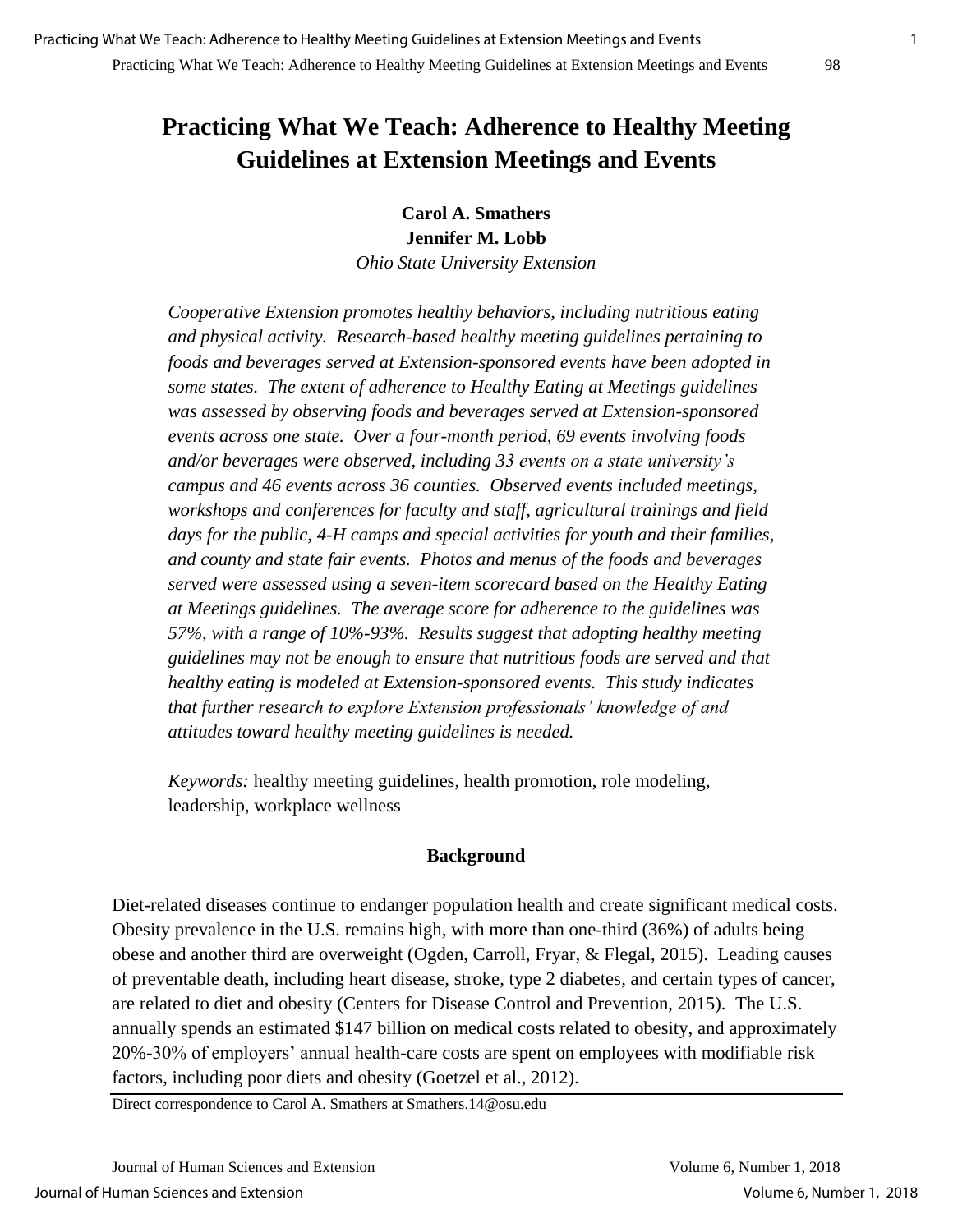Public health interventions that change the contexts in which individuals make nutrition and other health-related decisions are needed to address population health (Lieberman, Golden, & Earp, 2013). Social ecological models posit that behavior is influenced by multiple factors across multiple levels, including: individual (e.g., knowledge, attitudes), social (e.g., families, friends, peers, co-workers), organizational (e.g., worksites, schools, events, organizations), and policy/systems (e.g., laws, regulations, organizational guidelines) (Stokols, 1996). The physical, interpersonal, and sociocultural characteristics of environments serve to support or prevent healthy behaviors (Stokols, Grzywacz, McMahan, & Phillips, 2003). Ecological models further suggest that because behavior is influenced at multiple levels, it is important to implement strategies in multiple dimensions of the community (Sallis & Glanz, 2009).

Numerous studies of both school and workplace settings highlight ways in which strategies that capitalize on the interdependence between levels in the social ecological model can maximize the scope, acceptance, effectiveness, and sustainability of interventions to improve dietary behaviors (Brennan, Ross, Brownson, & Orleans, 2014; Geaney et al., 2013; Hawkes et al., 2015; Moore, de Silva-Sanigorski, & Moore, 2013; Swinburn et al., 2015). Incorporating environmental modifications and using established food guidelines can contribute to the effectiveness of complex workplace dietary interventions while also taking into account the needs and characteristics of the employees (Geaney et al., 2013). Corporations are beginning to put these concepts into practice. The CEO Roundtable, comprised of 26 chief executive officers from large American corporations, has committed to improving the health of their employees through six guiding principles. These principles include serving as role models in taking positive steps to healthy living and recognizing companies that create a culture of health (Brown, 2016).

The Cooperative Extension System, or, for the purposes of this paper, "Extension," promotes healthy lifestyles, including nutritious eating and physical activity, through nationwide programming efforts. The *Cooperative Extension National Framework for Health and Wellness*  asserts that Extension has a reputation developed over decades for strength in health and nutrition education with well-documented outcomes, such as a 4-H youth development program that has included health, the fourth 'H' of 4-H, since 1911 and a nationally recognized 4-H Healthy Living mission mandate (Braun et al., 2014).

Extension professionals have knowledge and experience that position them to promote health in their communities using multifaceted approaches (Fitzgerald & Spaccarotella, 2009). As both a large employer and an educational organization, Extension has the potential to implement strategies across levels of the social ecological model to support healthy behaviors among employees and program participants.

Healthy meeting guidelines and policies commonly offer many practical, easy, and affordable suggestions for serving more healthful foods and beverages and aid in planning meetings,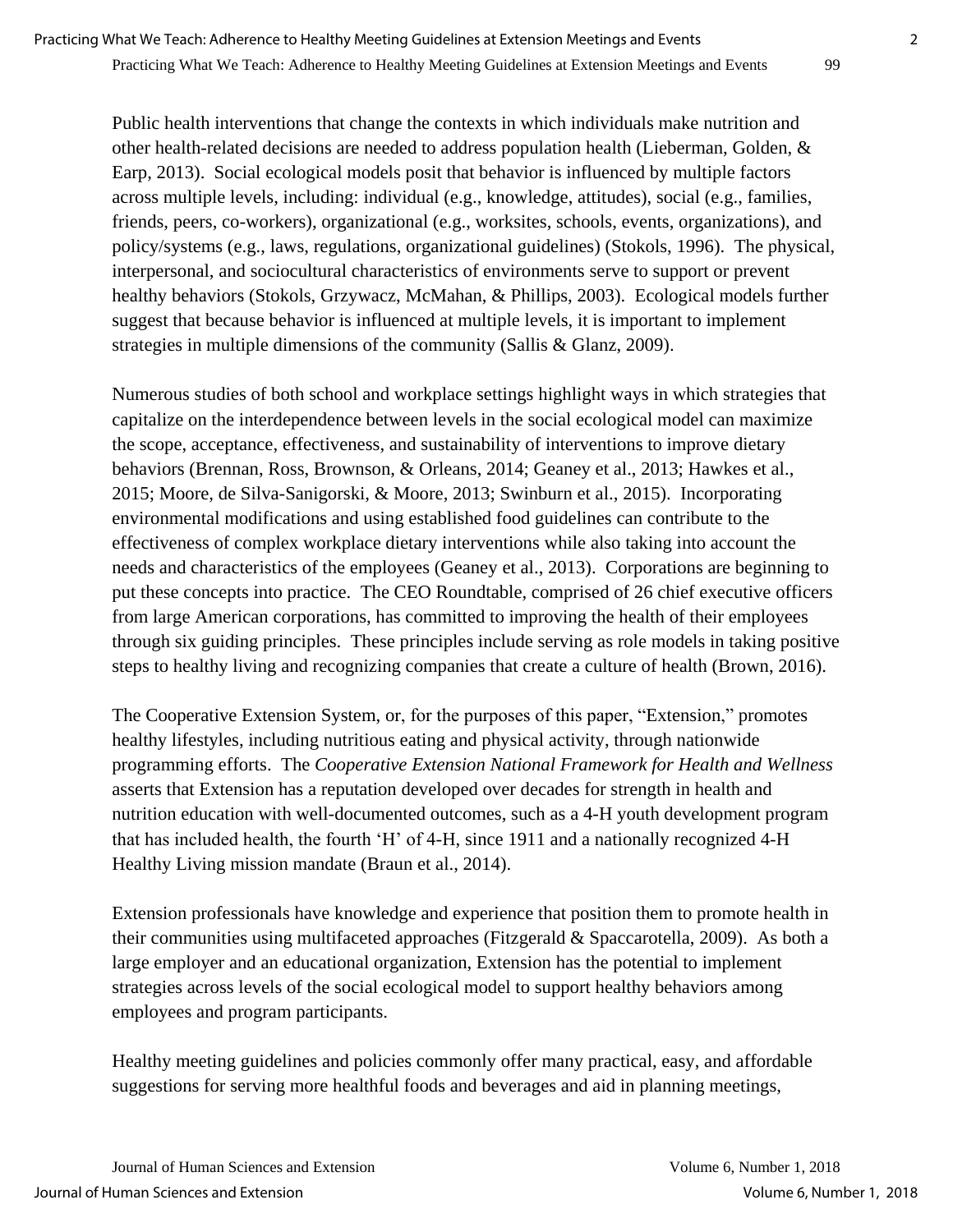purchasing food for programs, and working with caterers or vendors to create menus for events. The availability and use of healthy food guidelines has grown since 2010. The U.S. Centers for Disease Control and Prevention (CDC) developed *Improving the Food Environment Through Nutrition Standards: A Guide for Government Procurement* to provide practical guidance to state and local governments for use when developing, adopting, implementing, and evaluating a food procurement policy (CDC, 2011). Numerous state and local health departments and nonprofit health promotion organizations have developed guides for choosing healthy foods at work and for meetings and events (CDC, 2016). However, evaluation data related to the use of these guides and toolkits are limited.

The Ohio State University Extension (OSUE) *Healthy Eating at Meetings* guidelines, originally developed by a team of OSUE professionals in 2009 (Oliveri et al., 2009), are designed to assist OSUE employees to obtain and serve healthful foods and beverages for university-sponsored meetings and events. In 2014, the guidelines were revised to better reflect current health research, common preferences, and nutrition recommendations, including the Dietary Guidelines for Americans (Kidd, Smathers, Treber, & Barlage, 2014). Adhering to the guidelines provides Extension professionals with opportunities to make environments match their organization's nutrition messages and to role model ways to serve and consume foods and beverages that meet research-based nutrition recommendations.

Studies suggest that well-planned and carried out multilevel interventions are effective for improving health, and particularly for reducing obesity (Stevens et al., 2017). Organizational policies and guidelines may have the potential to be more sustainable and have a more lasting impact on organizational practices than initiatives directed by individuals or one-time events. Few studies have been done, however, about organizational promotion of and adherence to food policies and guidelines. In a statewide survey of OSUE professionals conducted in October 2014, 74% of the respondents indicated that their offices were following the guidelines some or most of the time (Smathers & Lobb, 2015). The purpose of this current evaluation study was to further assess adherence to the *Healthy Eating at Meetings* guidelines at OSUE events throughout the state by observing the actual foods and beverages served. The primary research question was: To what extent are OSUE professionals following the *Healthy Eating at Meetings* guidelines?

#### **Methods**

The OSUE website was used to identify events across all Extension program areas for inclusion in this assessment. Events were eligible for inclusion if they were (1) occurring between July and October 2015 and (2) hosted, sponsored, or endorsed by OSUE. At the beginning of the assessment period, the research team aimed to observe 80-100 events in at least one-third (29) of Ohio's 88 counties. The protocol agreed upon by the research team was to show up at eligible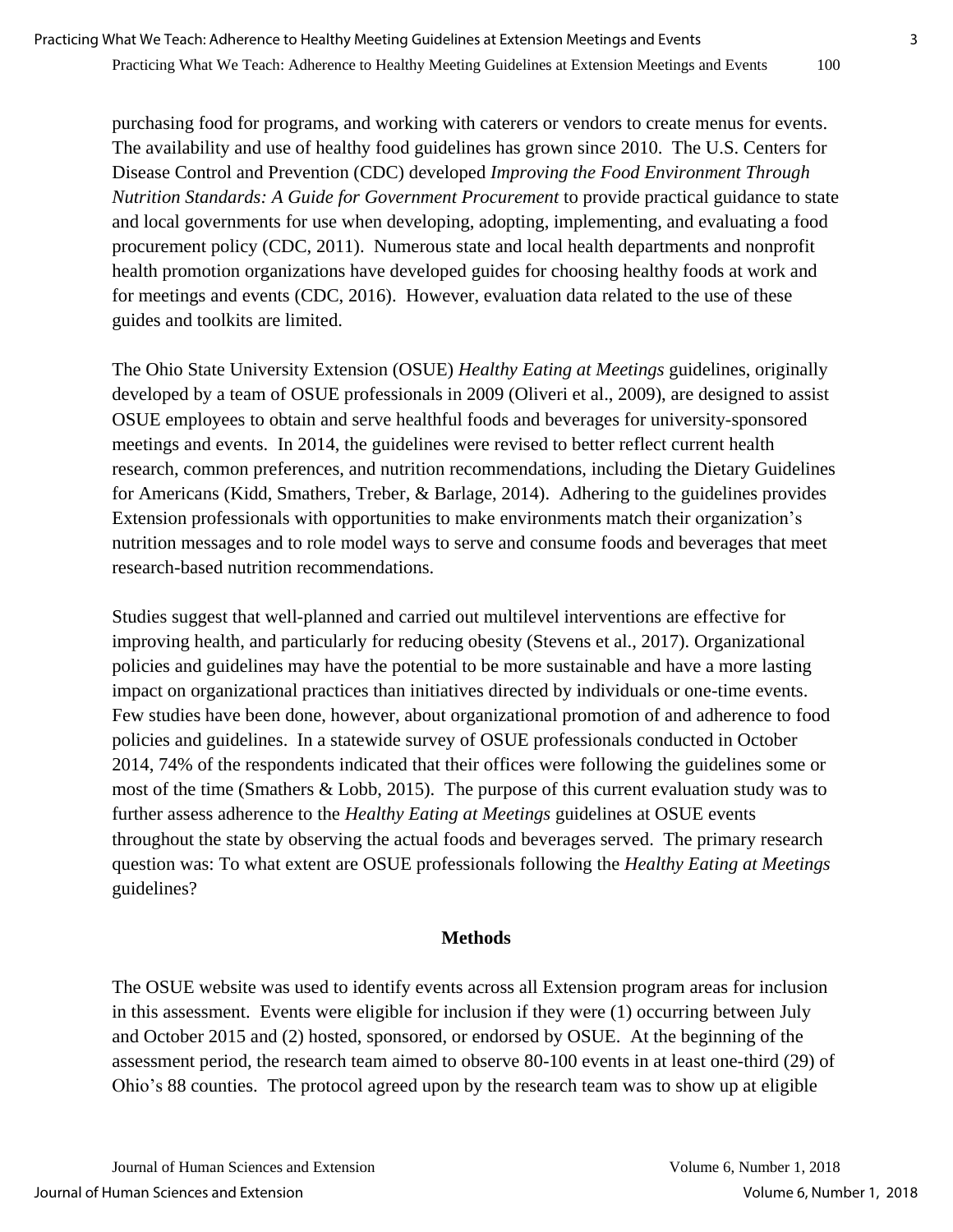events whenever possible without notifying the event organizers in advance to take photos of the foods and beverages served. In two cases, however, event organizers were contacted the day of the event to confirm event times and locations. Additionally, to cover a variety of counties, menus were obtained for nine eligible events that research members were unable to attend. This occurred no more than three days prior to these events.

All photos and menus collected through this assessment were scored using a scorecard designed to measure adherence to the *Healthy Eating at Meetings* guidelines (Figure 1). Criteria were determined using the *Healthy Eating at Meetings* guidelines and the Dietary Guidelines for Americans. Eighteen members of an obesity prevention coalition reviewed the scorecard to determine face validity.

|                                                     | $\overline{2}$                                                                    | 1                                                               | $\bf{0}$                       | <b>NA</b>                   |  |  |  |
|-----------------------------------------------------|-----------------------------------------------------------------------------------|-----------------------------------------------------------------|--------------------------------|-----------------------------|--|--|--|
| Is water<br>available?                              | Yes, it is freely available and<br>easily accessible                              | Takes some effort to<br>access (i.e. drinking<br>fountain only) | No water                       |                             |  |  |  |
| Are other<br>beverages<br>available?                | Unsweetened beverages only<br>(i.e. low-fat milk, coffee, tea,<br>and 100% juice) | Mix of sweetened<br>and unsweetened<br>beverages                | Sweetened<br>beverages<br>only |                             |  |  |  |
| Are fruits and<br>vegetables<br>available?          | Yes, a colorful mix                                                               | One fruit or<br>vegetable                                       | None                           |                             |  |  |  |
| Are foods low in<br>fat, sodium and<br>added sugar? | All, including desserts                                                           | Some                                                            | None                           |                             |  |  |  |
| Are whole grain<br>options<br>available?            | Plenty                                                                            | A few                                                           | None                           | No grain<br>items<br>served |  |  |  |
| Are portion sizes<br>appropriate?                   | Yes, all                                                                          | Some                                                            | None                           |                             |  |  |  |
| Are vegetarian<br>options<br>available?             | Appealing vegetarian options<br>including a protein, in<br>plentiful quantities   | Unappealing<br>vegetarian options or<br>too few servings        | None                           | No meal<br>served           |  |  |  |
| <b>Total</b> score                                  |                                                                                   |                                                                 |                                |                             |  |  |  |
| Possible score                                      |                                                                                   |                                                                 |                                |                             |  |  |  |
| Total score/possible score                          |                                                                                   |                                                                 |                                |                             |  |  |  |

*Figure 1. Healthy Eating at Meetings Scorecard*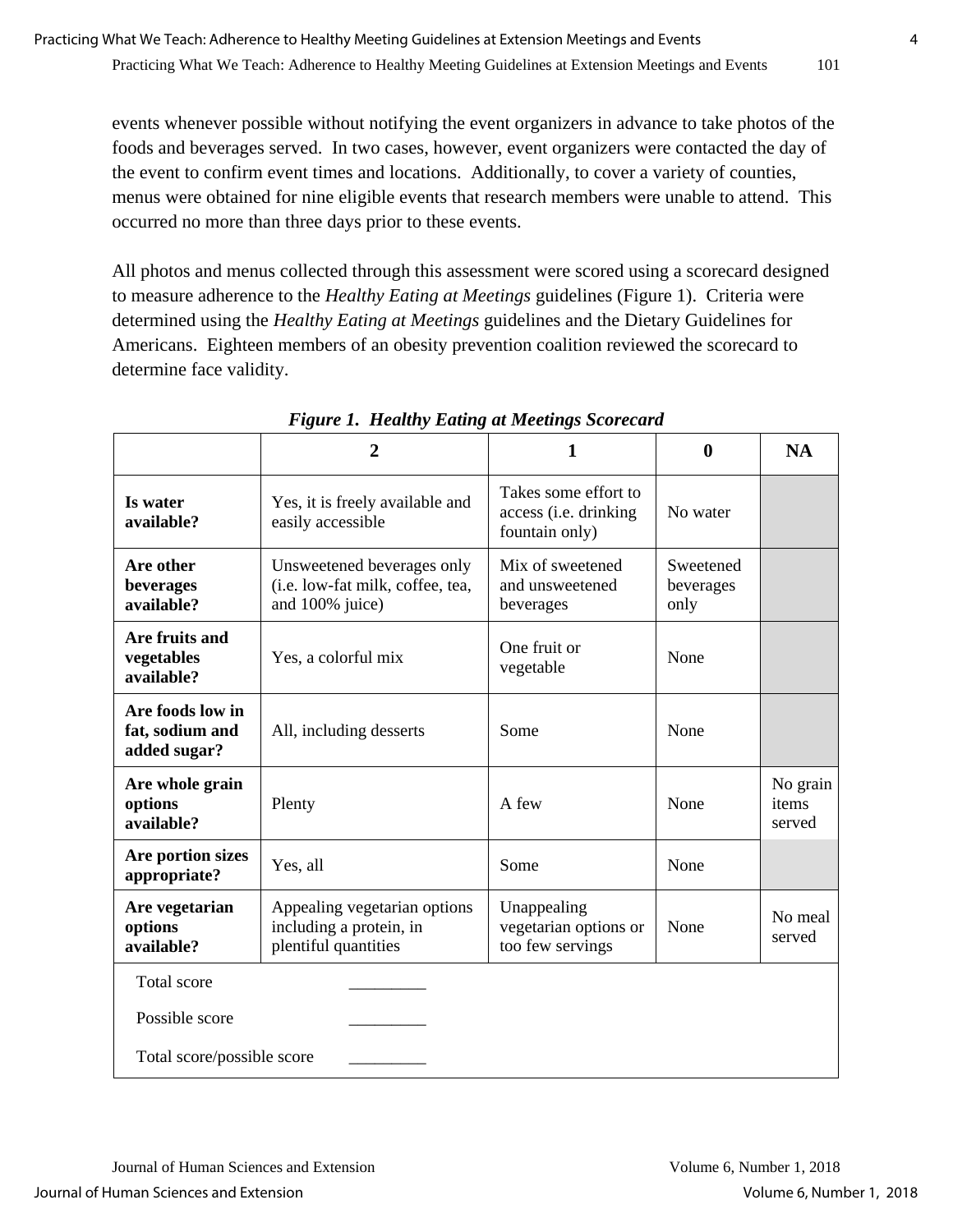The scorecard contained seven items. Each event received a "0", "1" or "2" for each item based on whether the listed criteria were met. Foods were considered high in fat, for example, if they were fried, cream- or mayonnaise-based, made with butter or cream sauce, highly processed with added fat, or naturally high in fat (i.e. ham and bacon). At some events, such as when food was made available but a full meal was not served, not all criteria were applicable. Thus, rather than receiving a score between 0-14, scores were adjusted to account for situations where not all of the criteria applied. The item scores were added together and divided by the total possible score to yield a percentage between 0-100. A subset of 15 events was scored by two members of the research team to establish interrater reliability.

#### **Results**

Between July and October 2015, the research team assessed the foods and beverages served at 79 events across all program areas including meetings, workshops, and conferences for OSUE staff and faculty; agricultural workshops and field days for the public; 4-H camps, banquets and ceremonies for youth and their families; and county and state fair events. The majority  $(n = 46)$ of events observed were held across the state in 36 different counties. The remaining 33 events were held on the main campus of The Ohio State University where the state Extension offices are located. Food was served at 69 of the events. The average score for adherence to the *Healthy Eating at Meetings* guidelines at the 69 events where food was served was 57%. Scores ranged from a low of 10% to a high of 93%.

As shown in Table 1:

- Water was made available at almost all of the events (93%).
- Sugar-sweetened beverages were available at 38 of the events (55%).
- At least one fruit or vegetable was served at 54 of the events (78%).
- Whole grain options were made available at only 21 events (30%).
- At least some of the portion sizes were appropriate at each event that was observed.
- Vegetarian options were available at 23 of the 53 events where meals were served (43%).

|                                               |  |    | o  | <b>NA</b> |  |
|-----------------------------------------------|--|----|----|-----------|--|
| Is water available?                           |  |    | 4  |           |  |
| Are other beverages available?                |  | 35 | 3  |           |  |
| Are fruits and vegetables available?          |  | 34 | 15 |           |  |
| Are whole-grain options available?            |  | 17 | 43 |           |  |
| Are foods low in fat, sodium and added sugar? |  | 48 | 17 |           |  |
| Are portion sizes appropriate?                |  | 22 | 0  | 10        |  |
| Are vegetarian options available?             |  | 4  | 30 | 16        |  |

#### *Table 1. Number of Events in Each Section of the Healthy Eating at Meetings Scorecard*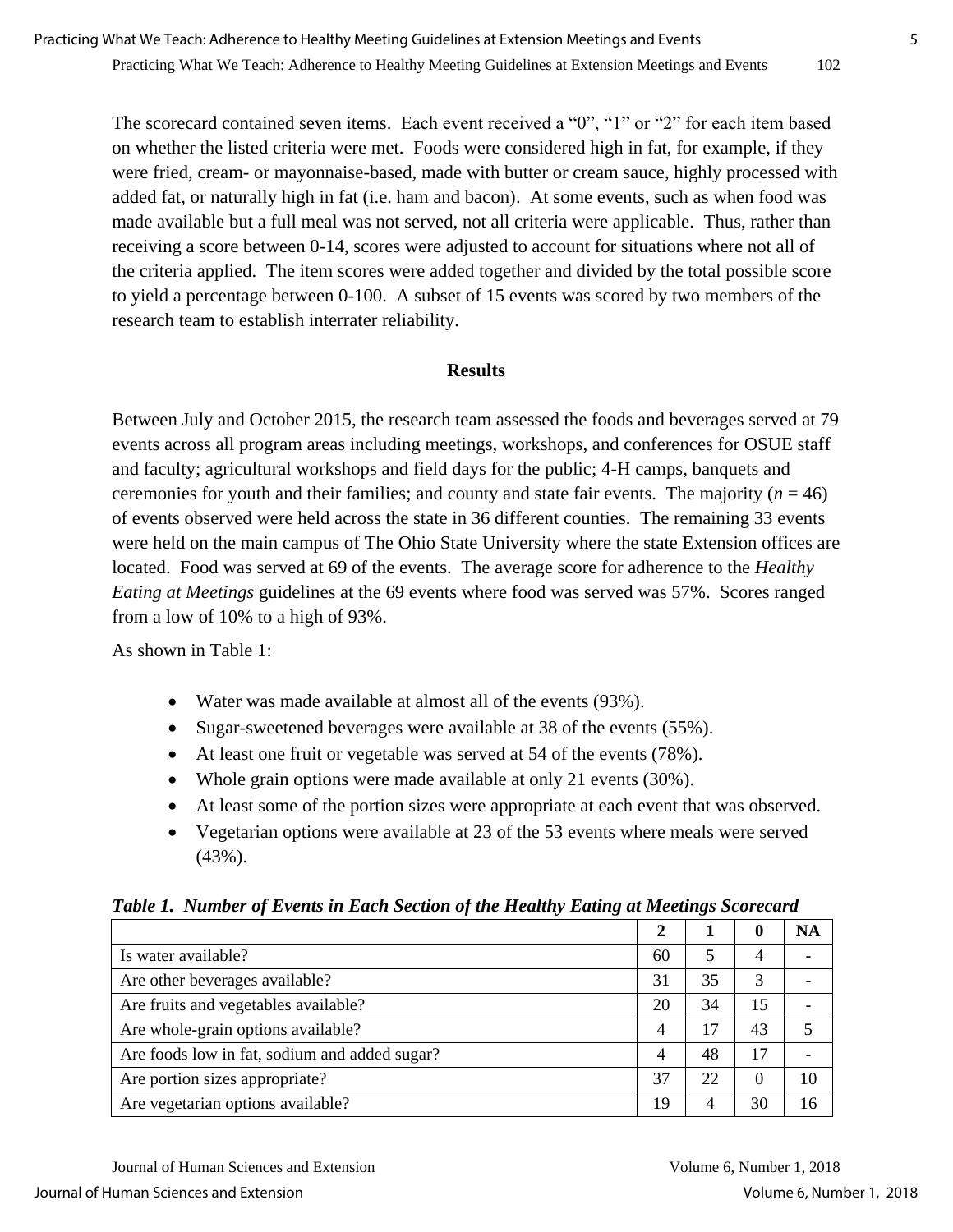Observational data revealed that OSUE professionals were meeting some, but not all, of the *Healthy Eating at Meetings* guidelines. The extent to which the guidelines are followed may be overestimated by Extension professionals. Limited implementation of the guidelines is of concern because (1) the organization fails to adequately provide physical and social environment modifications that support its educational messages for adult and youth participants, (2) the organization may impede individuals' efforts to consume only healthy foods or avoid dietary temptations, and (3) unhealthy food options may have negative health and productivity affects.

Potential sizable audiences benefiting from Extension serving healthier foods and beverages and providing fewer unhealthy versions are twofold: employees and participants. Nationwide, many Extension systems employ hundreds of individuals each and may engage the public in millions of "contacts" each year through programming and events. In Ohio, for example, nearly 900 individuals are currently employed by Extension according the OSUE Human Resources office (K. Lobley, personal communication, June 20, 2017). In 2016, over 325,000 individuals were served through nutrition education programs according to the OSUE Program Evaluation Director (B. Butler, personal communication, June 19, 2017), and 16,843 adult volunteers and 120,123 youth were reached through 4-H Youth Development clubs, projects, school enrichment, and camping activities (Ohio 4-H, 2017). Interventions that convey knowledge without changing food environments are unlikely to improve eating choices. Offering nutritious food selections at Extension meetings, programs, and events can reinforce the research-based nutrition education provided to thousands of participants through Extension programming.

Unfavorable food and beverage options may negatively affect the health, habits, and productivity of employees and program participants. Breakfasts and desserts most often fell short of the OSUE *Healthy Eating at Meeting*s guidelines in this assessment, with items served in large portions and/or high in added fat, sodium, and sugar. Common desserts observed at events were cookies, cakes, and pies. Common breakfast items were doughnuts, muffins, bagels, pastries, and sweet breads. The concern with serving unhealthy options or large portions is that people tend to eat whatever they are served. When large portions are served, people eat more than they would otherwise and underestimate how much they are eating (Wansink & van Ittersum, 2007; Young & Nestle, 2002). This is especially problematic when carbohydrate-heavy items like sweets, bagels, pastas, potatoes, and other grains or starches are served in large portions, as people tend to feel tired and have trouble focusing within two to three hours after consuming a carbohydrate-heavy meal (American Cancer Society, 2013). The *Healthy Eating at Meetings* guidance regarding these foods includes serving fruit for dessert, cutting bagels into halves or quarters, and limiting the portion size and/or number of appetizers and desserts provided (as shown in Figure 2).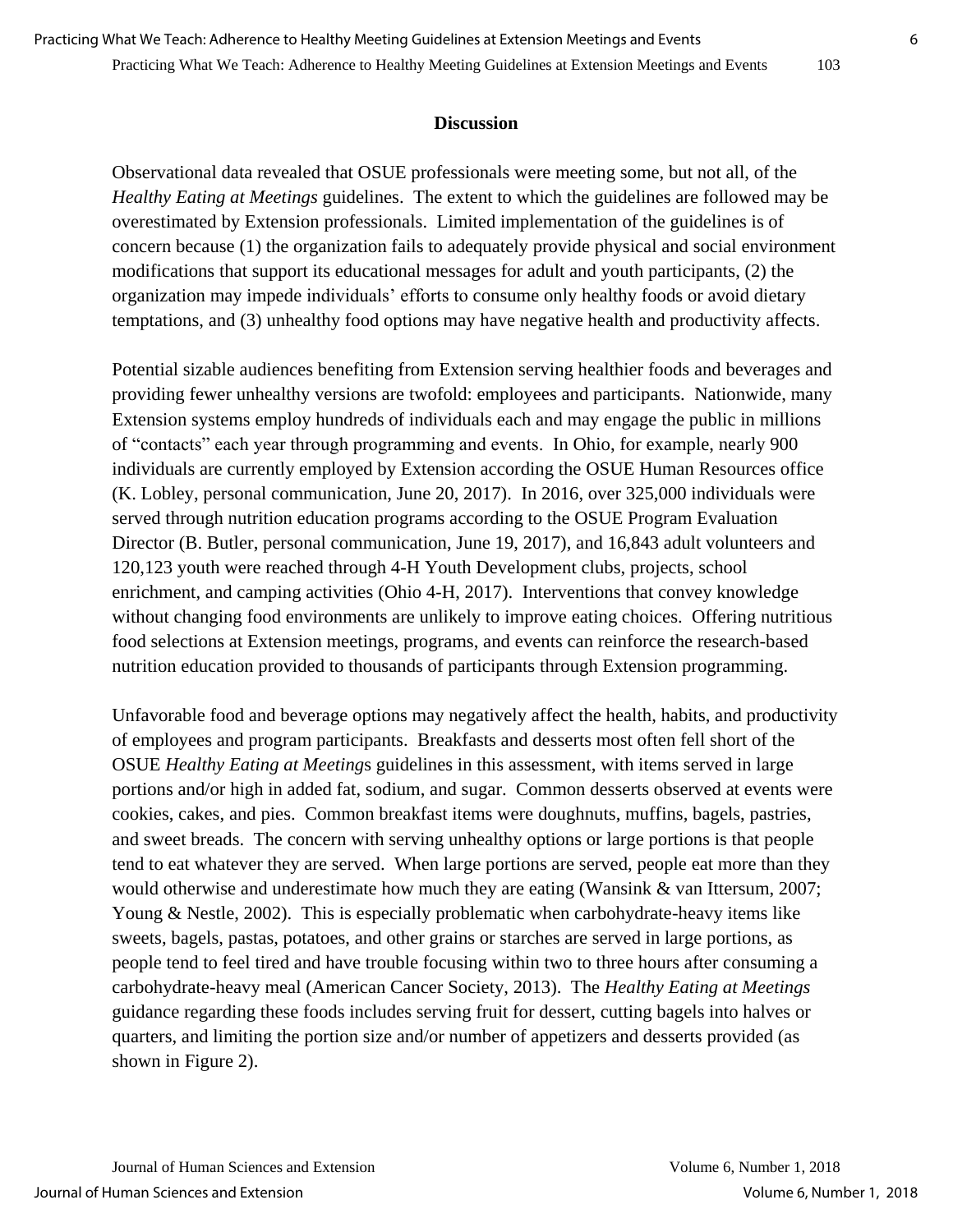Many recommendations in the guidelines can often be followed without increasing costs, such as

- replacing traditional rolls or breads with whole grain items;
- adding fruits or vegetables to the menu as side dishes instead of offering traditional sides like chips, pasta salad, and coleslaw;
- controlling portion sizes of foods in buffet lines and/or providing smaller plates;
- considering serving plated meals rather than all-you-can-eat options;
- serving fruits, whole grains and low-fat yogurts for breakfast instead of doughnuts and muffins; and
- offering fruits, vegetables, whole grains and lean proteins as snacks in place of sweets.

Additionally, food does not need to be served at all meetings and events, particularly at shorter meetings and events scheduled between meal times.

Another way that Extension sometimes fails to adequately provide physical and social environment modifications that support its educational messages is by using sweets as rewards or incentives. At some of the observed events, in addition to desserts, candy was placed around the room or handed out as an incentive for participation in group conversations (Figure 3). These practices can also contribute to overconsumption, as research has shown people tend to eat more candy when it is within arm's reach and underestimate how much they are eating (Painter, Wansink, & Hieggelke, 2002). The American Heart Association and World Health Organization (WHO) caution against excessive sugar intake, citing evidence that links overconsumption of sugar with obesity, cardiovascular disease, and tooth decay (Johnson et al., 2009; WHO, 2015).

## *Figure 2. Bite-Size Appetizers Served at an Extension Workshop*

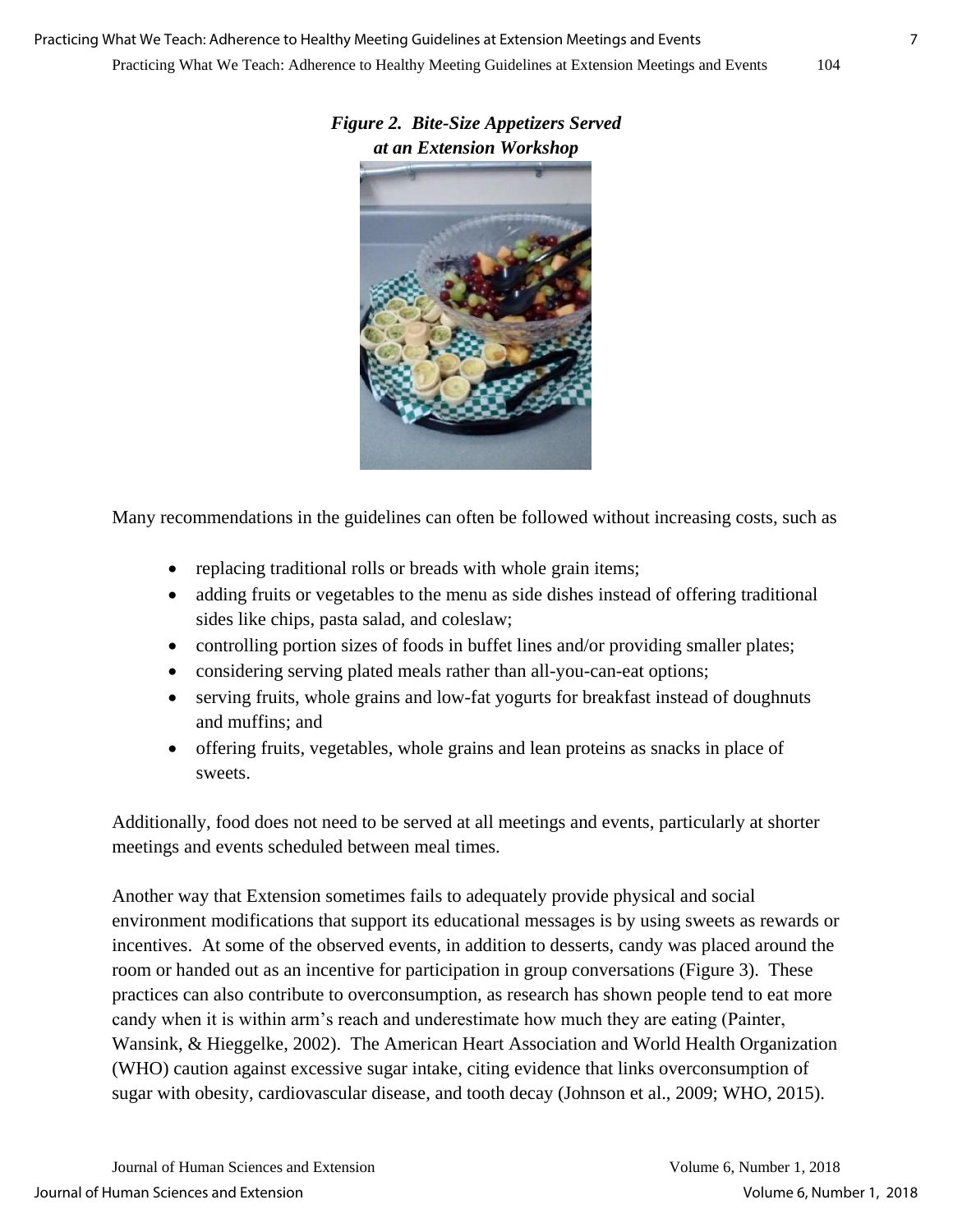The WHO recommends reducing intake of added sugar to less than 10% of total energy, a challenging feat even when sugary foods are not placed within easy reach at meetings and events (WHO, 2015). The CDC discourages teachers from giving students low-nutritive foods, such as candy, to reward for good behavior, and from punishing students by denying low-nutritive treats, pointing out that these practices reinforce preferences for low-nutritive foods and contradict nutrition education (CDC, 1996). Although these recommendations are specific to children in a classroom setting, they also apply to youth participating in 4-H programming as well as adults attending conferences, meetings and workshops. As Extension professionals, it is important to support individuals' efforts to reduce sugar consumption and to follow the recommendations of expert panels not to use sugar as a reward, even in small quantities.



*Figure 3. Candy Placed on Tables at Extension Events*

Because sugar-sweetened beverages are another significant source of added sugar, meeting and event coordinators are urged to serve water in place of sugar-sweetened beverages and place pitchers or dispensers of water in convenient, accessible locations. In this assessment, water was made available in various ways (bottles, pitchers, dispensers, coolers, and water fountains) at 93% of the events where food was served and at 30% of the events where food was not served (Figure 4). An easy way to reduce food costs while increasing adherence to healthy meeting guidelines is to serve water (tap or bottled) exclusively rather than purchasing sodas or other sweetened beverages. Yet, while water was served at almost all events, sugar-sweetened beverages were still served at over half of the events.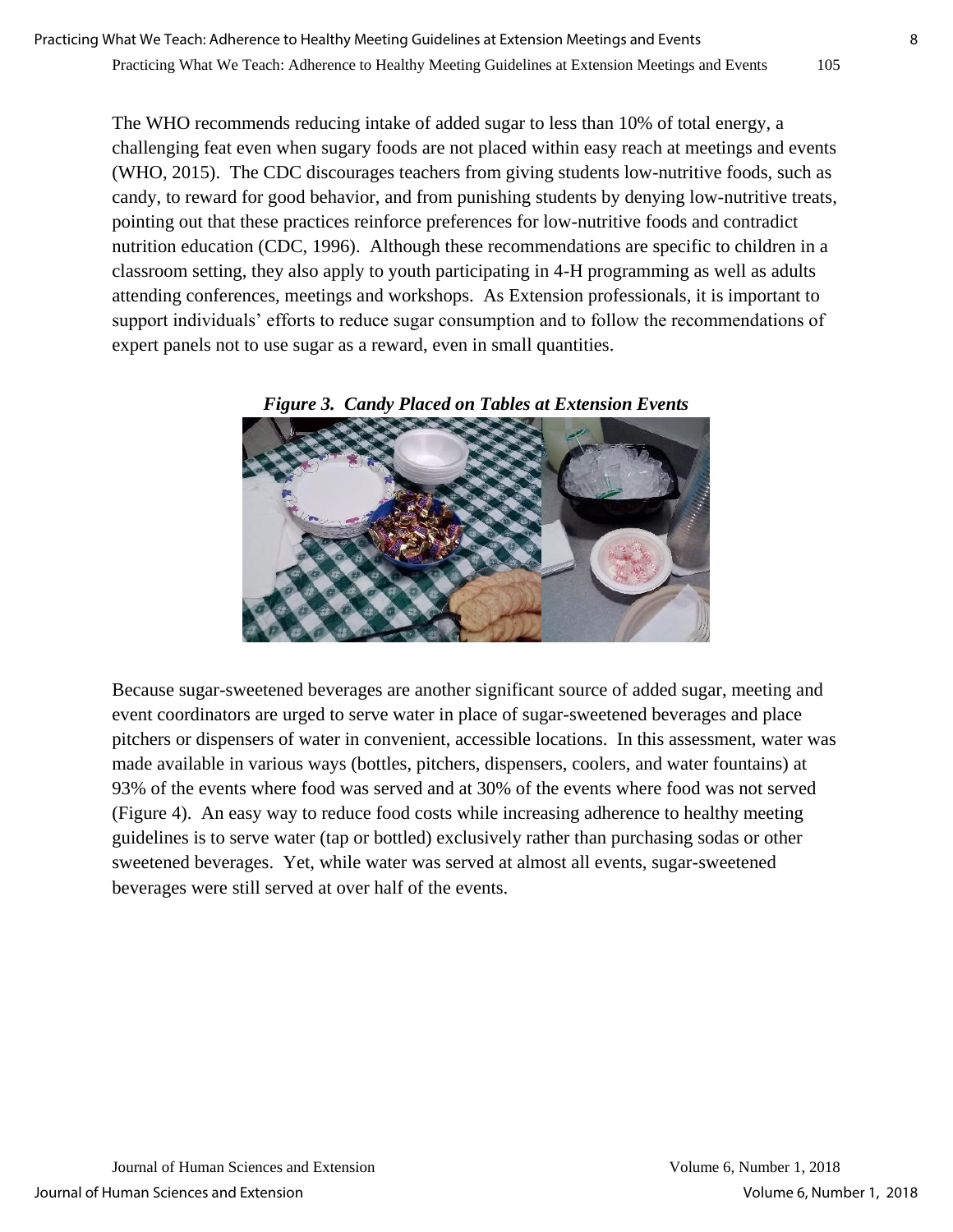

*Figure 4. Water Served from a Pitcher, from a Dispenser, and from Bottles*

One of the six strategic priorities of the *Cooperative Extension National Framework for Health and Wellness* is positive youth development for health, which involves creating environments where youth can make healthy choices, including nutritious food choices (Braun et al., 2014). Utilizing healthy meeting guidelines when planning summer camps and other 4-H programs will help ensure that youth are presented with opportunities to make healthy food choices, reinforcing the health messages that they receive from Extension professionals and other health educators. Additionally, 4-H camps can be ideal places to provide youth with experiential learning opportunities related to nutrition, cooking and gardening that, when delivered appropriately, may encourage positive health behaviors and influence the home food environment (Mabary-Olsen, Litchfield, Foster, Lanningham-Foster, & Campbell, 2015).

Many 4-H camps are held during the summer months when numerous fruits and vegetables are in season, an ideal time to offer youth a variety of fruits and vegetables at every snack and meal (Figure 5). Salad bars have become a popular addition to many 4-H camp cafeterias, allowing youth to create salads with whatever vegetables are locally available. When provided with a variety of fresh fruits and vegetables, youth respond by trying new items and, in turn, increase the amount and variety of fruits and vegetables that they consume (Harris et al., 2012).



*Figure 5. Fresh Fruit Served at a 4-H Camp*

A recent survey revealed that most parents of school-age children believe it is the responsibility of out-of-school time programs (i.e., organized activities for children that take place before and after school and during school vacations), such as 4-H, to create and promote healthful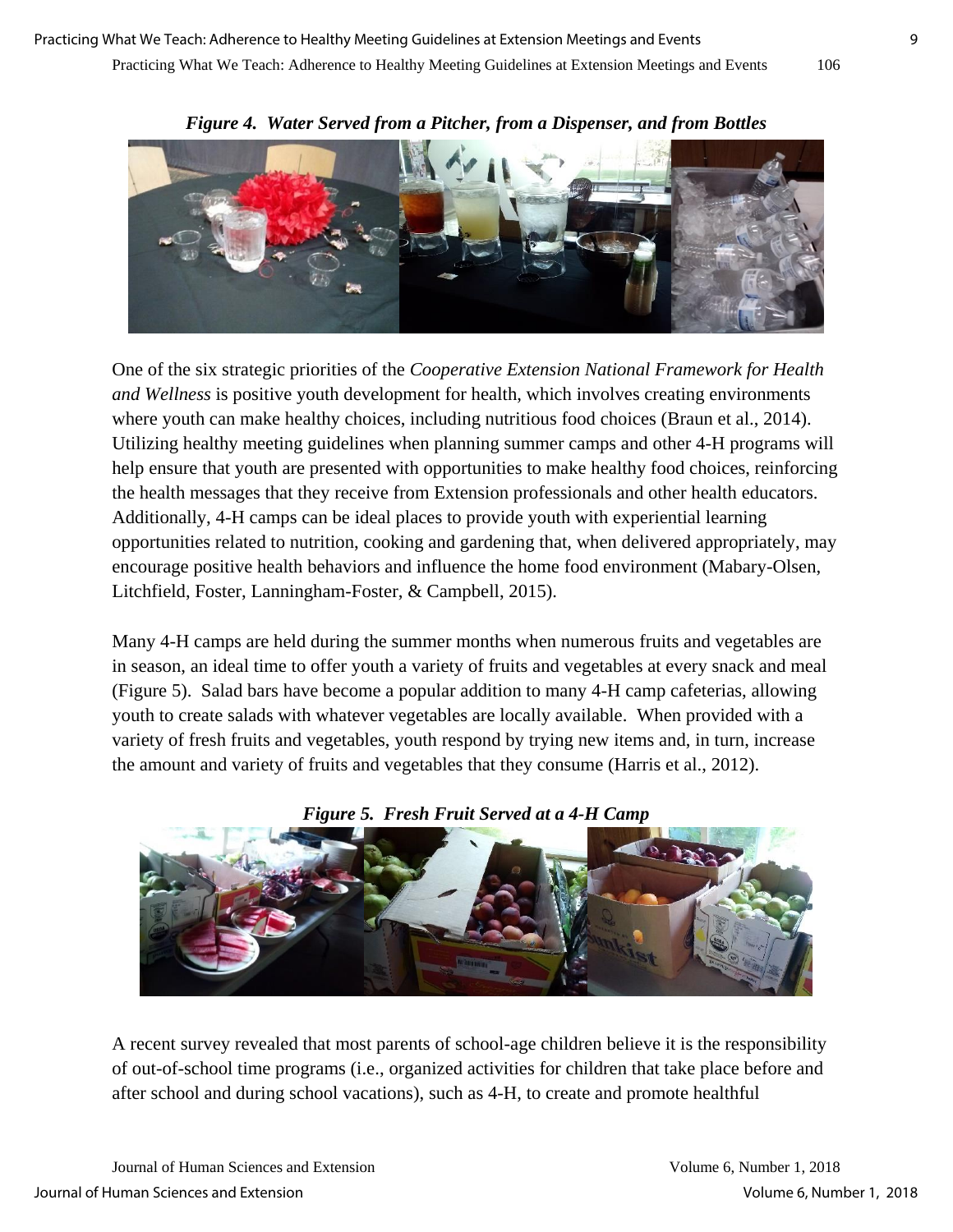environments for children. Specifically, parents would like their children to consume healthful foods and beverages and have opportunities for physical activity when participating in out-ofschool time activities (Anzman-Frasca et al., 2014). Given this information, Extension professionals should consider healthy meeting guidelines when planning events for youth, regardless of whether they are the direct sponsor of those activities. When Extension professionals are directly purchasing food for events, the guidelines can help inform their choices. When working with a caterer to purchase food, Extension professionals can request healthier options from the menu. If Extension is not the direct sponsor of an event, Extension professionals can still promote health by informing event organizers of the guidelines and suggesting healthy options that could be offered. Event organizers may include parents who are providing a meal during a youth activity, an advisory or volunteer committee planning a menu for a community event, or other individuals responsible for planning an event that Extension is hosting, partnering in, or endorsing.

In many counties, Extension professionals purchase food for events that they are hosting or sponsoring from local producers. This is a component of the OSUE *Healthy Eating at Meetings* guidelines, although not specifically measured in this assessment. The guidelines encourage event planners to include local foods in their menus whenever possible. Extension professionals can increase adherence to nutritional components of healthy meeting guidelines when working with local producers by

- ensuring that portion sizes are appropriate;
- serving pulled pork, beef and chicken sandwiches on whole grain buns instead of highly refined buns;
- serving vegetable side dishes instead of chips, potato salads, pasta salads or coleslaw; and,
- making an alternate entrée available for vegetarian consumers.

It may seem counter-intuitive to make a vegetarian option available at an event where the meal is provided by a pork or beef producer. However, it is important to recognize that vegetarian nutrition is gaining a growing international following, driven primarily by health, environmental, ethical, and social concerns (Leitzmann, 2014). Vegetarian diets are one approach to achieving a heart healthy dietary pattern and proponents believe these diets to be kinder to the environment than meat-based diets when plants are harvested and supplied responsibly (Ha & de Souza, 2015). It is important for Extension professionals to recognize and respect their community members and co-workers who choose to abstain from meat, regardless of the reasons behind their decisions. Providing vegetarian options at meetings and events makes it easier for those who follow a plant-based diet for health reasons to continue working toward improved health and wellness.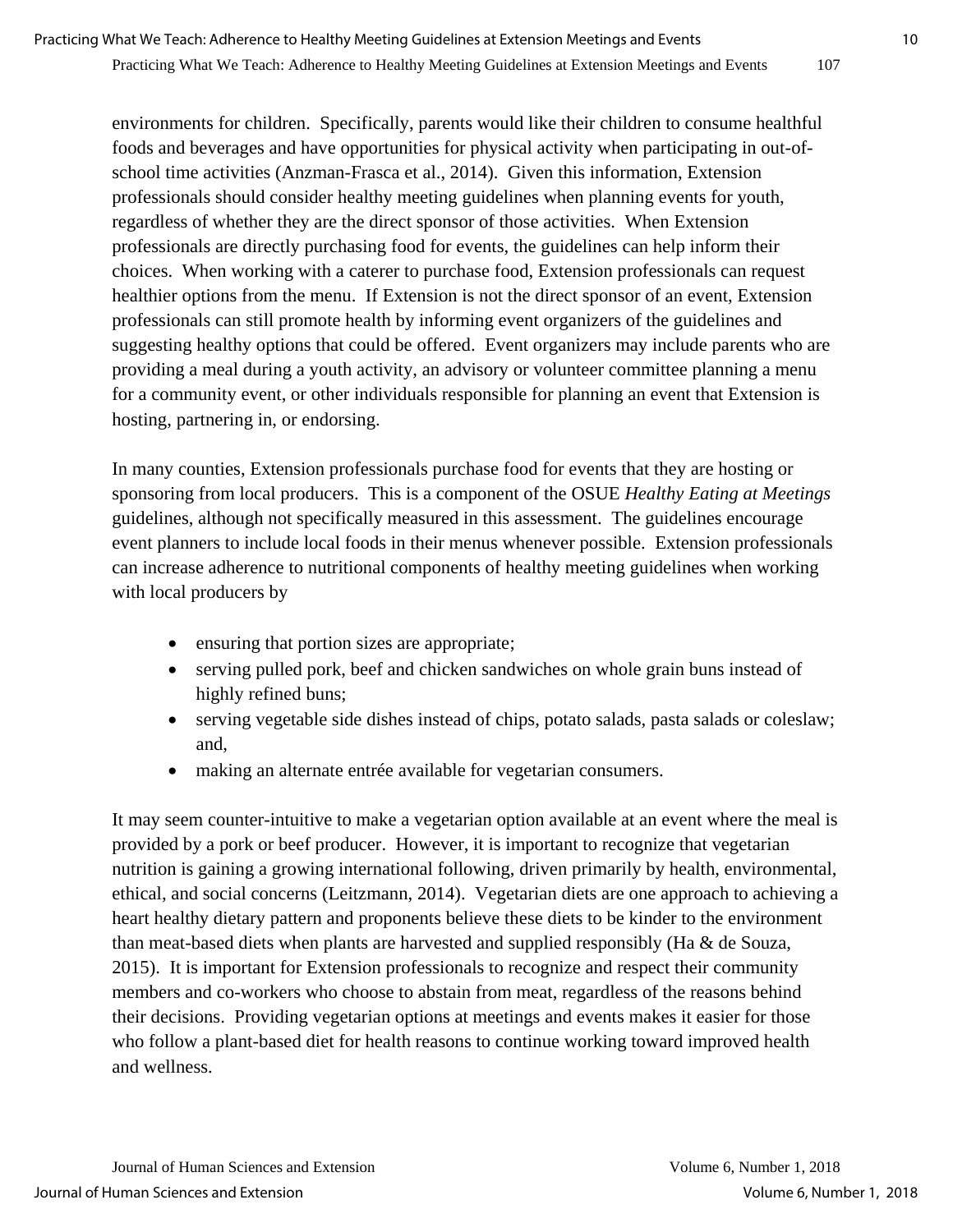#### Practicing What We Teach: Adherence to Healthy Meeting Guidelines at Extension Meetings and Events 108

Limitations of this study include the sampling method used as well as challenges with the assessment tool. The events included in this assessment were a convenience sample of events that were publicized online during a four-month period. Although the events observed represented all four Extension program areas and took place in 36 of Ohio's 88 counties, the sample may not be representative of Extension state- and system-wide events. The four-month duration also posed a limitation because the types of foods and beverages purchased and served can be influenced by the time of the year (e.g., weather, produce availability, traditional seasonal items). Using the scorecard required knowledge of dietary guidelines and there was also opportunity for potential variability in scoring using the criteria on the scorecard (e.g., identifying whole grain foods, interpreting portion size). The scoring procedure used for the wide variety of events observed may bias the scoring results against meetings with fewer than seven criteria versus those with all seven criteria and thus may give misleading information when comparing such events. In practice, this scoring process can be used by event organizers to guide or give feedback about their selections, without comparing scores across events. Additionally, the scorecard only shows the extent to which guidelines are followed; it does not explore reasons for nonadherence to the guidelines. Further research is needed to assess Extension professionals' awareness of, understanding of, and attitudes toward the guidelines, as well as other considerations such as knowledge and abilities related to nutritional guidelines, nutrient quality of foods, menu planning, menu options, and working with caterers, and the perceived and actual cost and amount of time required to adhere to the guidelines. Factors that may be locally determined range from dietary preferences of specific audiences to available facilities. The role of organizational leadership in promoting awareness of and adherence to healthy meeting guidelines needs further investigation.

### **Conclusion**

The observational data collected through this study indicate a moderate level of adherence to the OSUE *Healthy Eating at Meeting* guidelines. This suggests that there is ample opportunity for Extension professionals to improve their use of healthy meeting guidelines to create healthful food environments in the workplace and the community. Simple steps that Extension professionals can take to improve food offerings at meetings and events include

- serving water and unsweetened beverages instead of sugar-sweetened beverages;
- including fruits and vegetables in every meal and snack;
- replacing white bread products with whole grain alternatives;
- serving food in appropriate portions;
- ensuring that vegetarian options are available whenever meals are served; and
- avoiding using candy as an incentive for participation or as a table decoration.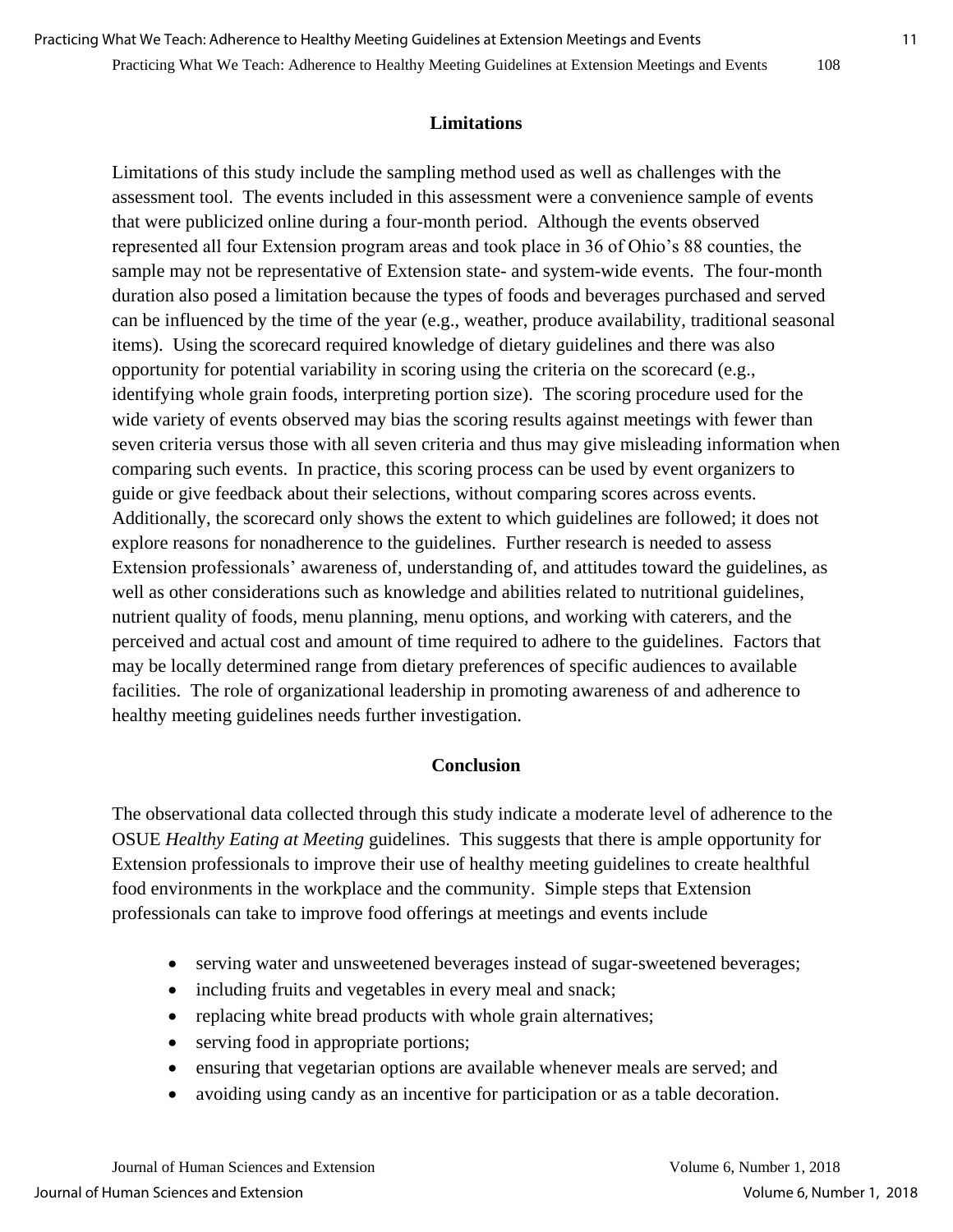Extension professionals can use these guidelines when directly purchasing food for meetings and events as well as when they are participating in planning committees for larger community events. When utilized, the guidelines reinforce the health messages that are shared through various Extension programming efforts across the nation, increasing Extension's credibility and positively impacting the health of communities.

#### **References**

- American Cancer Society. (2013). *Meeting well*. Retrieved from http://www.cancer.org/healthy /morewaysacshelpsyoustaywell/meeting-well-description
- Anzman-Frasca, S., Newman, M. B., Angstrom, H. M., Sharma, S., Nelson, M. E., Dolan, P. R., & Economos, C. D. (2014). Parent perspectives on nutrition and physical activity during out-of-school time. *Journal of Nutrition Education and Behavior*, *46*(3), 156–163. doi:10.1016/j.jneb.2013.09.011
- Braun, B., Bruns, K., Cronk, L., Fox, L. K., Koukel, S., LeMenestrel, S., . . . Warren, T. (2014). C*ooperative Extension's national framework for health and wellness.* Retrieved from http://www.aplu.org/members/commissions/food-environment-and-renewableresources/CFERR\_Library/national-framework-for-health-and-wellness/file
- Brennan, L., Ross C., Brownson, R., & Orleans, C. T. (2014). Childhood obesity policy research and practice evidence for policy and environmental strategies. *American Journal of Preventive Medicine*, *46*(1), e1–16. doi:10.1016/j.amepre.2013.08.022
- Brown, N. (2016). The role of leadership in building a workplace culture of health. *American Journal of Health Promotion*, *30*(7), 564–565.
- Centers for Disease Control and Prevention. (1996). Guidelines for school health programs to promote lifelong healthy eating. *Morbidity and Mortality Weekly Report, 45*(RR-9), 1– 33. Retrieved from https://www.cdc.gov/MMWR/preview/mmwrhtml/00042446.htm
- Centers for Disease Control and Prevention. (2011). *Improving the food environment through nutrition standards: A guide for government procurement.* U.S. Department of Health and Human Services, National Center for Chronic Disease Prevention and Health Promotion, Division for Heart Disease and Stroke Prevention*.* Retrieved from https://www.cdc.gov/salt/pdfs/dhdsp\_procurement\_guide.pdf
- Centers for Disease Control and Prevention. (2015). *The health effects of overweight and obesity.*  U.S. Department of Health and Human Services, National Center for Chronic Disease Prevention and Health Promotion, Division of Nutrition, Physical Activity and Obesity. Retrieved from https://www.cdc.gov/healthyweight/effects/index.html
- Centers for Disease Control and Prevention. (2016)*. Workplace health resources.* U.S. Department of Health and Human Services, National Center for Chronic Disease Prevention and Health Promotion, Division of Population Health. Retrieved from https://www.cdc.gov/workplacehealthpromotion/tools-resources/workplacehealth/nutrition.html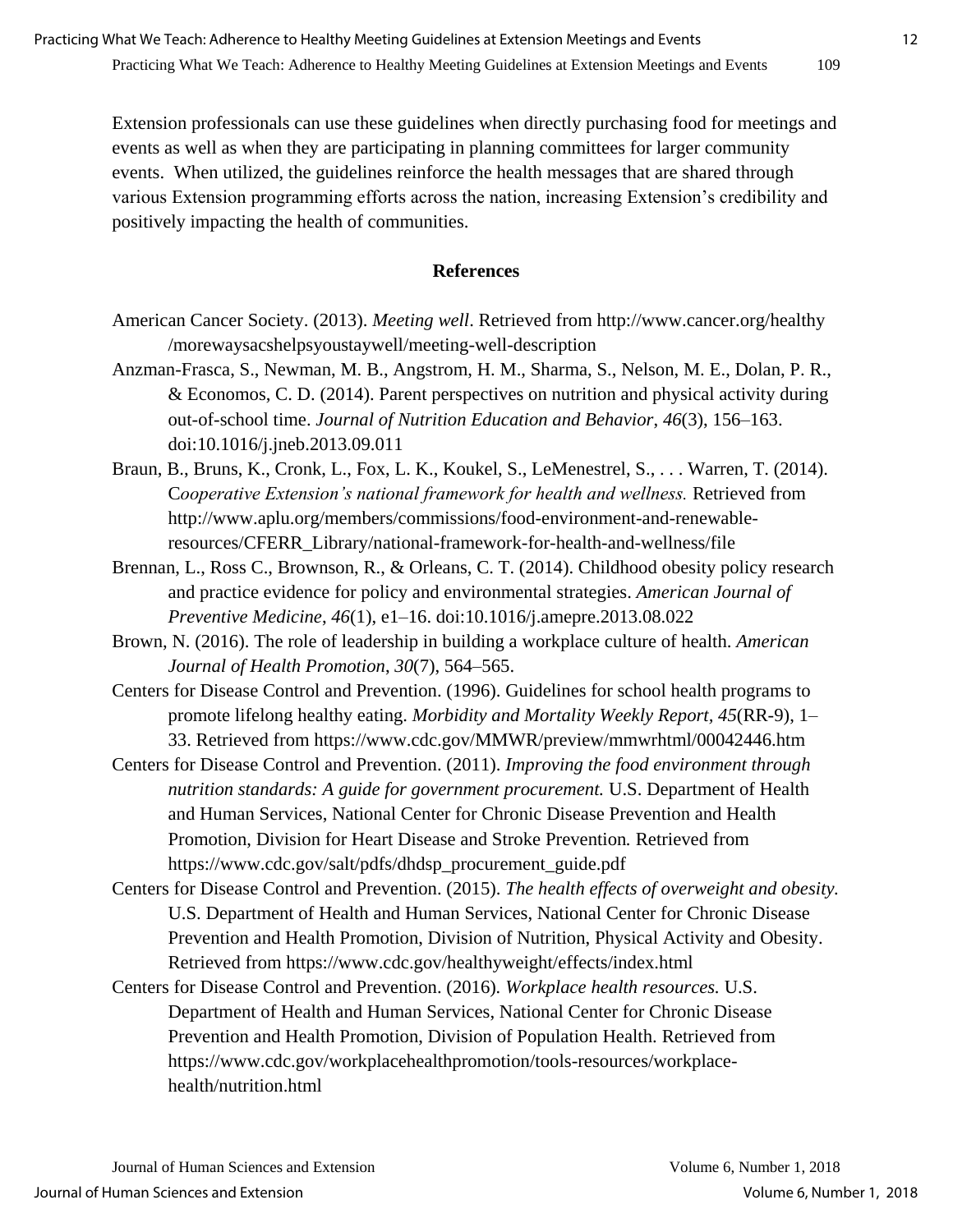- Fitzgerald, N., & Spaccarotella, K. (2009). Barriers to a healthy lifestyle: From individuals to public policy – an ecological perspective. *Journal of Extension*, *47*(1), Article 1FEA3. Retrieved from <http://www.joe.org/joe/2009february/a3.php>
- Geaney, F., Kelly, C., Greiner, B.A., Harrington, J. M., Perry, I. J., & Beirne, P. (2013). The effectiveness of workplace dietary modification interventions: A systematic review. *Preventive Medicine*, *57*(5), 438–447. doi:10.1016/j.ypmed.2013.06.032
- Goetzel, R. Z., Pei, X., Tabrizi, M. J., Henke, R. M., Kowlessar, N., Nelson, C. F., & Metz, R. D. (2012). Ten modifiable health risk factors are linked to more than one-fifth of employeremployee health care spending. *Health Affairs*, *31*(11), 2474–2484. doi:10.1377/hlthaff.2011.0819
- Ha, V., & de Souza, R. J. (2015). "Fleshing out" the benefits of adopting a vegetarian diet. *Journal of the American Heart Association*, *4*(10), 1–3. doi:10.1161/JAHA.115.002654
- Harris, D. M., Seymour, J., Grummer-Strawn, L. Cooper, A., Collins, B., DiSogra, L., . . . Evans, N. (2012). Let's Move Salad Bars to Schools: A public-private partnership to increase student fruit and vegetable consumption. *Childhood Obesity*, *8*(4), 294–297. doi:10.1089/chi.2012.0094
- Hawkes, C., Smith, J., Jewell, J., Wardle, R., Hammond, S., Friel, A. M., & Thow, J. K. (2015). Smart food policies for obesity prevention. *Lancet*, *385*(9985), 2410–2421. doi:10.1016/S0140-6736(14)61745-1
- Johnson, R. K., Appel, L. J., Brands, M., Howard, B. V. Lefevre, M., Lustig, R. H., . . . Wylie-Rosett, J. (2009). Dietary sugars intake and cardiovascular health: A scientific statement from the American Heart Association. *Circulation*, *120*(11), 1011–1020. doi:10.1161/CIRCULATIONAHA.109.192627
- Kidd, B., Smathers, C., Treber, M., & Barlage, L. (2014). *OSU Extension healthy eating at meetings guidelines*. Retrieved from http://fcs.osu.edu/programs/resources/healthymeetings.
- Lieberman, L., Golden, S. D., & Earp, J. A. (2013). Structural approaches to health promotion: What do we need to know about policy and environmental change? *Health Education and Behavior*, *40*(5), 520–525. doi:10.1177/1090198113503342
- Leitzmann, C. (2014). Vegetarian nutrition: Past, present and future. *The American Journal of Clinical Nutrition*, *100*(Supplement 1), 4965–5025. doi:10.3945/ajcn.113.071365
- Mabary-Olsen, E. A., Litchfield, R. E., Foster, R., Lanningham-Foster, L., & Campbell, C. (2015). Can an immersion in wellness camp influence youth health behaviors? *Journal of Extension*, *53*(2), Article 2FEA9. Retrieved from http://www.joe.org/joe/2015april/a9.php
- Moore, L., de Silva-Sanigorski, A., & Moore, S. N. (2013). A socio-ecological perspective on behavioural interventions to influence food choice in schools: Alternative, complementary or synergistic? *Public Health Nutrition, 16*(6), 1000–1005. doi:10.1017/S1368980012005605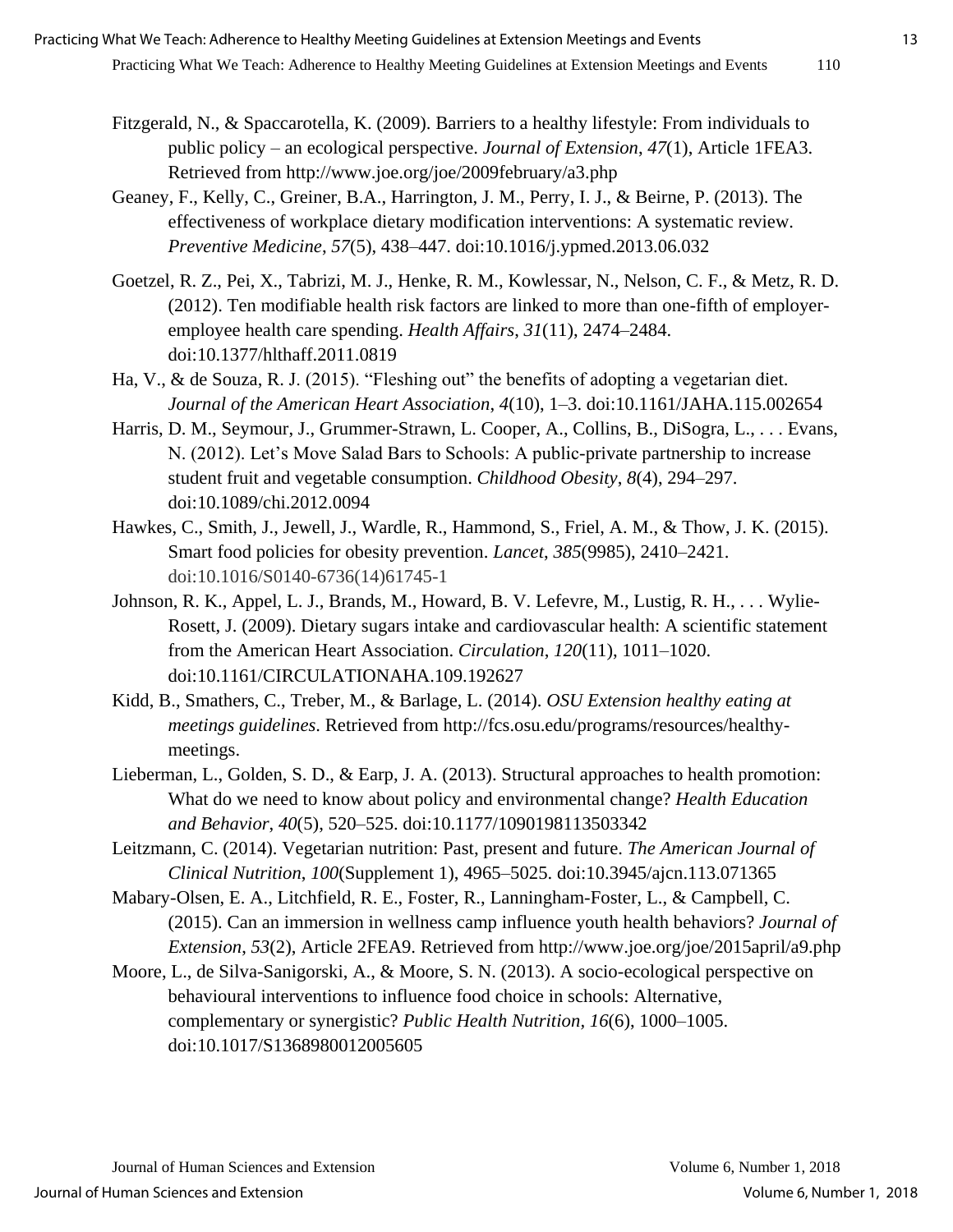- Ogden, C. L., Carroll, M. D., Fryar, C. D., & Flegal, K. M. (2015). *Prevalence of obesity among adults and youth: United States, 2011-2014* (Report No. 219). Retrieved from https://www.cdc.gov/nchs/data/databriefs/db219.pdf
- Ohio 4-H. (2017). *2016 statistical report*. Retrieved from https://osu.app.box.com/s/eoa08agj 25dloadsqqia3jutxjbntowb
- Oliveri, C. S., Bloir, K., Brinkman, P., Economos, M., Gallup, S., Goard, L., . . . Zies, S. (2009). Healthy meals at meetings [Abstract]. *Journal of the American Dietetic Association*, *109*(9), A-89. doi:10.1016/j.jada.2009.06.297
- Painter, J. E., Wansink, B., & Hieggelke, J. B. (2002). How visibility and convenience influence candy consumption. *Appetite*, *38*(3), 237–238. doi:10.1006/appe.2002.0485
- Sallis, J. F., & Glanz, K. (2009). Physical activity and food environments: Solutions to the obesity epidemic. *Milbank Quarterly*, *87*(1), 123–154. doi:10.1111/j.1468- 0009.2009.00550.x
- Smathers, C. A., & Lobb, J. M. (2015). Extension professionals and community coalitions: Professional development opportunities related to leadership and policy, system and environment change. *Journal of Extension*, *53*(6), Article 6FEA1. Retrieved from http://www.joe.org/joe/2015december/a1.php
- Stevens J., Pratt C., Boyington, J., Nelson, C., Truesdale, K., Ward, D. S., . . . Murray, D. M. (2017). Multilevel interventions targeting obesity: Research recommendations for vulnerable populations. *American Journal of Preventive Medicine, 52*(1), 115–124. doi:10.1016/j.amepre.2016.09.011
- Stokols, D. (1996). Translating social ecological theory into guidelines for community health promotion. *American Journal of Health Promotion, 10*(4), 282–298. doi:10.1006/appe.2002.0485
- Stokols, D., Grzywacz, J. G., McMahan, S., & Phillips, K. (2003). Increasing the health promotive capacity of human environments. *American Journal of Health Promotion, 18*(1), 4–13. doi:10.4278/0890-1171-18.1.4
- Swinburn, B., Kraak, V., Rutter, H., Vandevijvere, S., Lobstein, T., Sacks, G., . . . Magnusson, R. (2015). Strengthening of accountability systems to create healthy food environments and reduce global obesity. *Lancet*, *385*(9986), 2534–2545. doi:10.1016/S0140- 6736(14)61747-5
- Wansink, B., & van Ittersum, K. (2007). Portion size me: Downsizing our consumption norms. *Journal of the American Dietetic Association*, *107*(7), 1103–1106. doi:10.1016/j.jada.2007.05.019
- World Health Organization. (2015). *WHO calls on countries to reduce sugars intake among adults and children*. Retrieved from http://www.who.int/mediacentre/news/releases /2015/sugar-guideline/en/
- Young, L. R., & Nestle, M. (2002). The contribution of increasing portion sizes to the obesity epidemic. *American Journal of Public Health*, *92*(2), 246–249. Retrieved from https://www.ncbi.nlm.nih.gov/pmc/articles/PMC1447051/